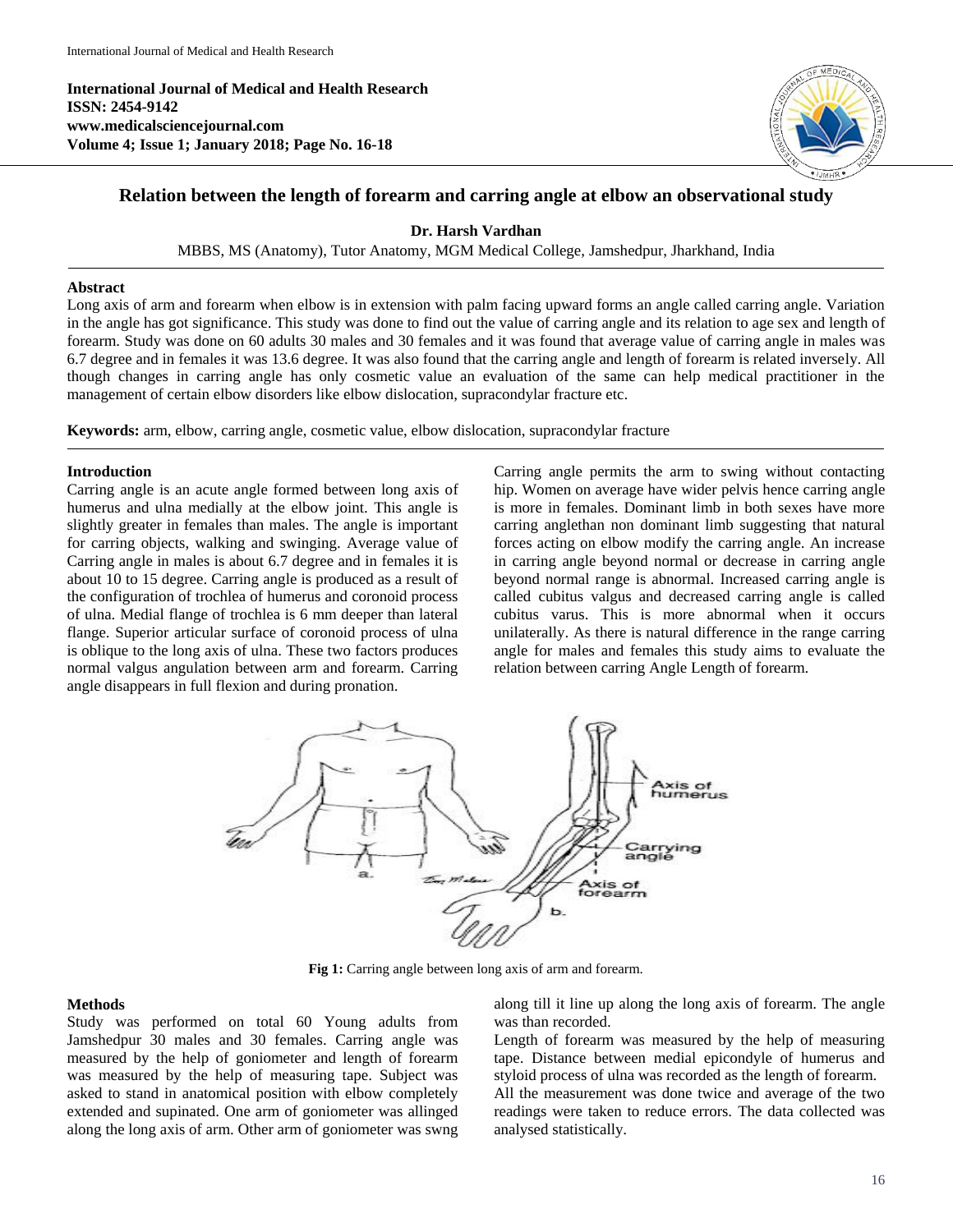

**Fig 2:** Measurement of carring angle by Gonimeter



**Fig 3:** Measurement of forearm length

#### **Results**

Wide variability in the value of carring angle was found in males and females. The mean value of carring angle in males and females was 6.7 degree and13.5 degree for girls respectively. Length of forearm and carring angle were significantly related to each other. They were found to be related inversely i.e. if length of forearm increases carring angle decreases. The mean value of carring angle and there relation with length of forearm and personal height are shown in the tables.

**Table 1:** Mean value of Height, Length of forearm, Carring angle in males and females.

|             |               | Height in cm   Length of forearm in cm   Carring Angle |              |
|-------------|---------------|--------------------------------------------------------|--------------|
| Girls       | $157.5 + 5.4$ | $24.8 + 1.5$                                           | $13.5 + 2.6$ |
| <b>Boys</b> | $169.8 \pm 5$ | $42.3 + 2.7$                                           | $6.4 + 1.0$  |

**Table 2:** Corelation of carring angle with length of forearm and height in females.

|                  |              | Length of forearm in cm | Height in cm          |              |
|------------------|--------------|-------------------------|-----------------------|--------------|
| Carring angle of | $\leq$ 25 cm | $>$ 26 cm               | $157$ cm $1 > 158$ cm |              |
| fe-males         | $14.8 + 2.2$ | $12.4+2$                | $14.2 \pm 2.5$        | $13.3 + 2.2$ |

**Table 3:** Corelation of carring angle with length of forearm and height in males.

|                   |           | Length of forearm in cm | Height in cm  |               |  |
|-------------------|-----------|-------------------------|---------------|---------------|--|
| Carring angle     | $<$ 44 cm | $>45$ cm                | $\leq 169$ cm | $>170$ cm     |  |
| of males          | $6.7+0.9$ | $6.4+1$                 | $6.4 + 1.1$   | $6.9 \pm 0.8$ |  |
| <b>Discussion</b> |           |                         |               |               |  |

The present study was conducted to measure the carring angle

and to establish the relation between the carring angle length of forearm. It has been found that carring angle is greater in female than the male and this variation is due to biological reason (wider pelvis in female). The present study reveals that the length of forearm is more in males than the females. The value of carring angle is less in males than females. Even in the samegender the value of carring angle decreases with increase in length of forearm. Among the girls who have short forearm length the value of carring angle was very high. Which is an important finding of this study. This finding wassimillar to the finding of the study done by Khare *et al*.<sup>[12]</sup>. So in this study the author conclude that carring angle is more in females than males and the value of carring angle is inversely related to the length of forearm. Height of the individual do not have any significant impact on the value of carring angle. As the individual who have more height will have longer forearm as compared to short height individual height also has got indirect impact on the value of carring angle. Allthough changes in carring angle has only cosmetic value an evaluation of the same can help medical practitioner in the management of certain elbow disorders like elbow dislocation supracondylar fracture etc.

#### **References**

- 1. Williams PL, Bannister LH, Berry MM, Collins P, Dyson M, Dussek JE, *et al*, Greys Anatomy, 38th Ed, Churchill Livingston, London, 1995, 642-643.
- 2. Snell RS. Clinical Anatomy for Medical Students. 6th Ed, LWW, New York, 2000, 464.
- 3. Potter HP. The obliquity of the arm of the females in extension. J Anat Physiol. 1895; 29:488-492.
- 4. Atkinson WD, Elftman H. The carrying angle of the human arm as a, secondary sex character. Anat Record. 1945; 91:49-53.
- 5. Aebi H, Ellbogenwinkel DER, Geschlecht SB, Hüftbreite KU. Acta Anat. 1947; 3:228-264.
- 6. Keats TE, Teeslink R, Diamong AE, Williams JH. Normal axial relationship of the major joints. Radiol. 1966; 87:904-908.
- 7. Baugman FA, Higgins JV, Wads¬worth TG, Demaray MJ. The carrying angle in sex chromosome anomalies. JAMA. 1974; 230:718-720.
- 8. Steel FLD, Tomalinson JDW. The carrying angle in man. J Anat. 1958; 92:315-317.
- 9. Smith L. Deformity following supracondylar fractures of the humerus. J Bone Joint Surg. 1960; 42:235-238.
- 10. Beals RK. Normal carrying angle of the elbow. Clin Orthop. 1976; 110:194-196.
- 11. Steel F, Tomlinson J. The carrying angle in man. J Anat 1958; 92:315-7.
- 12. Khare GN, Goel SC, Saraf SK, Singh G, Mohanty C. New observations on carrying angle. Indian J Med Sci. 1999; 53:61-7.
- 13. Tullos HS, Schwab G, Bennett JB, Woods GW. Factors influencing elbow instability. Instr Course Lect. 1981; 30:185-99.
- 14. Paraskevas G, Papadopoulos A, Papaziogas B, Spanidou S, Argiriadou H, Gigis J. Study of the carrying angle of the human elbow joint in full extension: a morphometric analysis. Surg Radiol Anat. 2004; 26:19-23.